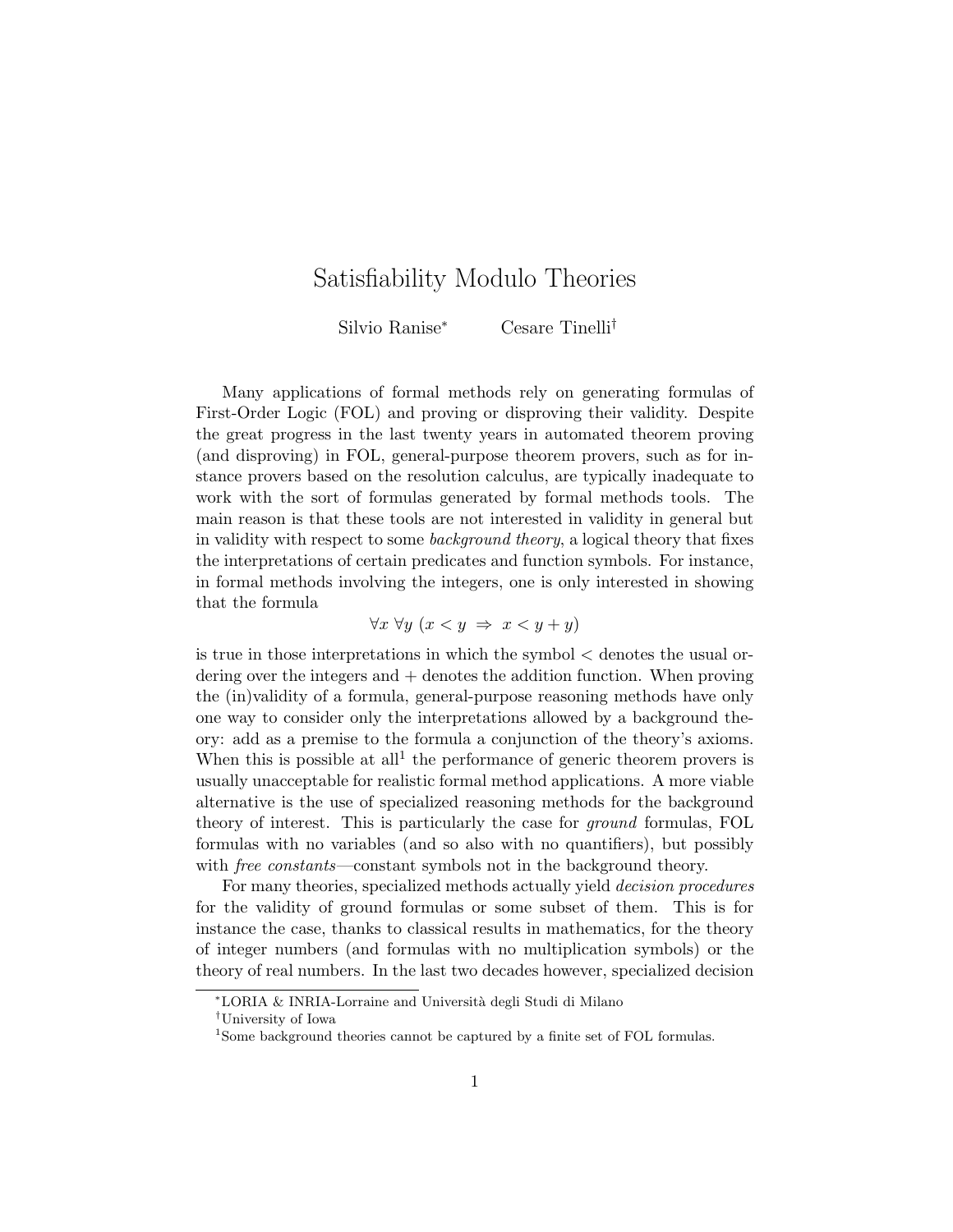procedures have also been discovered for a long, and still growing, list of theories of other important data types such as certain theories of arrays and of strings, several variants of the theory of finite sets, some theories of lattices, the theories of finite, regular and infinite trees, of lists, tuples, records, queues, hash tables, and bit vectors of a fixed or arbitrary finite size.

The literature on these procedures often describes them in terms of satisfiability in a theory—relying on the fact that a formula is valid in a theory T exactly when no interpretation of T satisfies the formula's negation. For this reason we refer to the field as *Satisfiability Modulo Theories* or SMT, for short, and call those procedures  $SMT$  solvers.

The use of SMT solvers in formal methods is not new. It was championed in the early 1980s by Greg Nelson and Derek Oppen at Stanford University, by Robert Shostak at SRI, and by Robert Boyer and J Moore at the University of Texas at Austin. Building on this work, however, the last ten years have seen an explosion of interest and research on the foundations and practical aspects of SMT. Several SMT solvers have been developed in academia and industry with continually increasing scope and performance. Some of them have or are being integrated into: interactive theorem provers for high-order logic (such as HOL and Isabelle); extended static checkers (such as CAsCaDE, Boogie, and ESC/Java); verification systems (such as ACL2, Caduceus, SAL, and UCLID); formal CASE environments (such as KeY); model checkers (such as BLAST, MAGIC and SLAM); certifying compilers (such as Touchstone); unit test generators (such as CUTE and MUTT). In industry, there are currently SMT-related research projects at Cadence, Intel, Microsoft, and NEC, just to name some.

### Main SMT Approaches

The design, proof of correctness, and implementation of SMT methods poses several challenges. First, formal methods naturally involve more than one data type, each with its own background theory, so suitable combination techniques are necessary. Second, satisfiability procedures must be proved sound and complete. While soundness is usually easy, completeness requires specific model construction arguments showing that, whenever the procedure finds a formula satisfiable, a satisfying theory interpretation for it does indeed exist. This means that each new procedure in principle requires a new completeness proof. Third, data structures and algorithms for a new procedure, precisely for being specialized, are often implemented from scratch,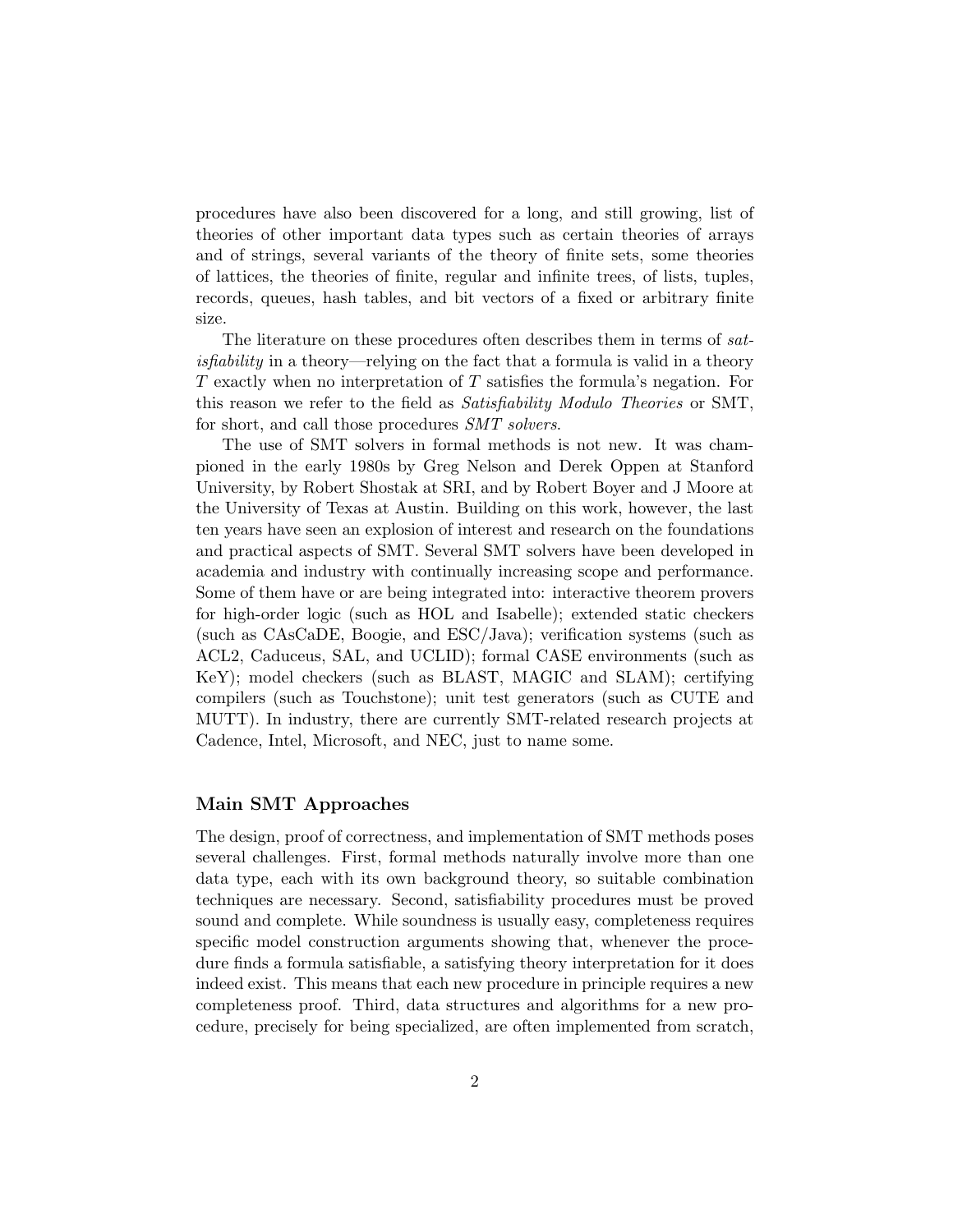with little software reuse. There are currently three major approaches for implementing SMT solvers, each addressing the challenges above differently and with their own pros and cons.

#### The SAT Encodings Approach

This approach is based on ad-hoc translations that convert an input formula and relevant consequences of its background theory into an equisatisfiable propositional formula (see for instance [4]). The approach applies in principle to all theories whose ground satisfiability problem is decidable, possibly however at the cost of an exponential blow-up in the translation. The approach is nevertheless appealing because SAT solvers today are able to quickly process extremely large formulas. Proving soundness and completeness is relatively simple because it reduces to proving that the translation is satisfiability preserving. Also, the implementation effort is relatively small for being limited to the translator—after that, one can use any off-the-shelf SAT solver. Eager versions of the approach, which first generate the complete translation and then pass it to a SAT solver, have produced in the recent past very competitive solvers for the theory of equality and for certain fragments of the integers theory. The main disadvantage of the SAT encodings developed so far is that they do not scale up as well as SMT solvers based on the next approach because of the exponential blowup of the eager translation and the difficulty of combining encodings for different theories.

## The Small Engines Approach

This approach is currently the most popular and consists in building procedures implementing an inference systems specialized on a theory T. The lure of these "small engines" is that one can use whatever algorithms and data structures are best for  $T$ , which typically leads to better performance. A disadvantage is that proving the correctness of an ad-hoc procedure may be non-trivial. A possibly bigger disadvantage is that one has to write an entire solver for each new theory of interest, possibly duplicating internal functionalities and implementation effort.

One way to address the latter problem is to reduce a theory solver to its essence by separating generic Boolean reasoning from theory reasoning proper. The common practice is to write theory solvers just for conjunctions of ground literals—atomic formulas and negation. These pared down solvers are then embedded as separate submodules into an efficient SAT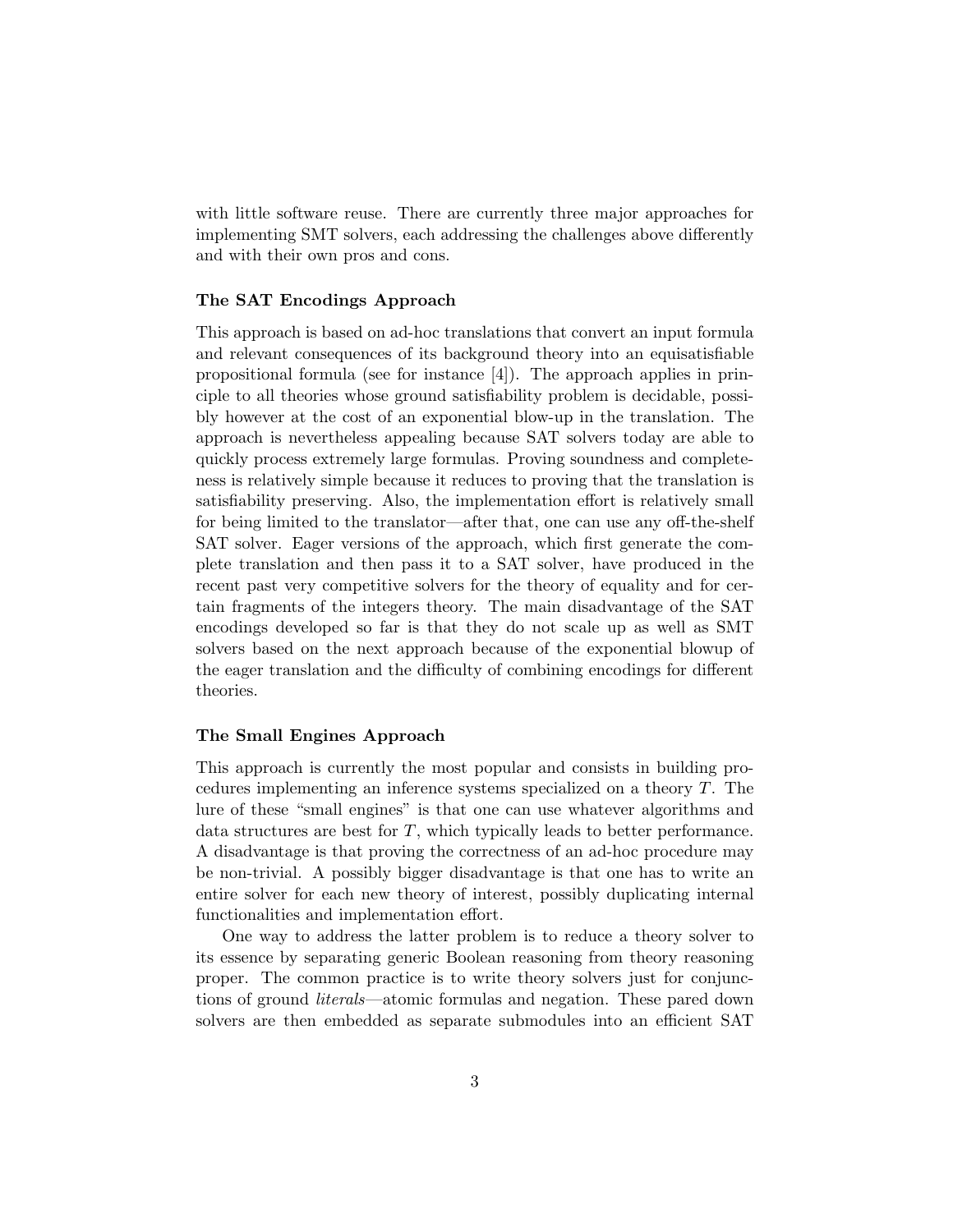solver, allowing the joint system to accept arbitrary ground formulas. Such a scheme (formulated generally and abstractly in [2]) allows one to plug-in a new theory solver into the same SAT engine as long as the solver conforms to a simple common interface.

Another way to reduce development costs is to decompose, when possible, a background theory into two or more component theories, write a solver for each of the smaller theories, and then use the solvers cooperatively. A general and highly influential method for doing this is due to Nelson and Oppen. Several enhancements and variations on this methods are used today in all major SMT solvers based of the small engines approach.

#### The Big Engines Approach

This is a rather recent approach that can be applied to theories  $T$  that admit a finite FOL axiomatization, capitalizing on the power and flexibility of current automated theorem provers for FOL—in particular, provers based on the superposition calculus, a modern version of resolution with a built-in treatment of the equality predicate and powerful techniques for reducing the search space. The approach consists in instrumenting a superposition prover with specialized control strategies which, together with the axioms of T, effectively turn this "big engine" into a decision procedure for ground satisfiability in  $T$ . A big plus of the approach is a simplified proof of correctness, which reduces down to a routine termination proof for the rules of the superposition calculus (see, e.g., [1] for details). Another advantage is that, when the approach applies to two theories, obtaining a decision procedure for their union is, under reasonable assumptions, as simple as feeding the union of the axioms to the prover. A further advantage is the reuse of efficient data structures and algorithms for automated deduction implemented in state-of-the-art provers. The main disadvantage is that to get additional functionalities (such as incrementality, proof production, or model building), one may need to modify the prover in ways that the original implementors did not foresee, which may require a considerable (re)implementation effort.

#### Standardization Efforts

Because of their specialized nature, it is very common for different SMT solvers to be based on different variants of FOL, work with different theories, deal with different classes of formulas, and have different interfaces and input formats. Until a few years ago this made it arduous to assess the relative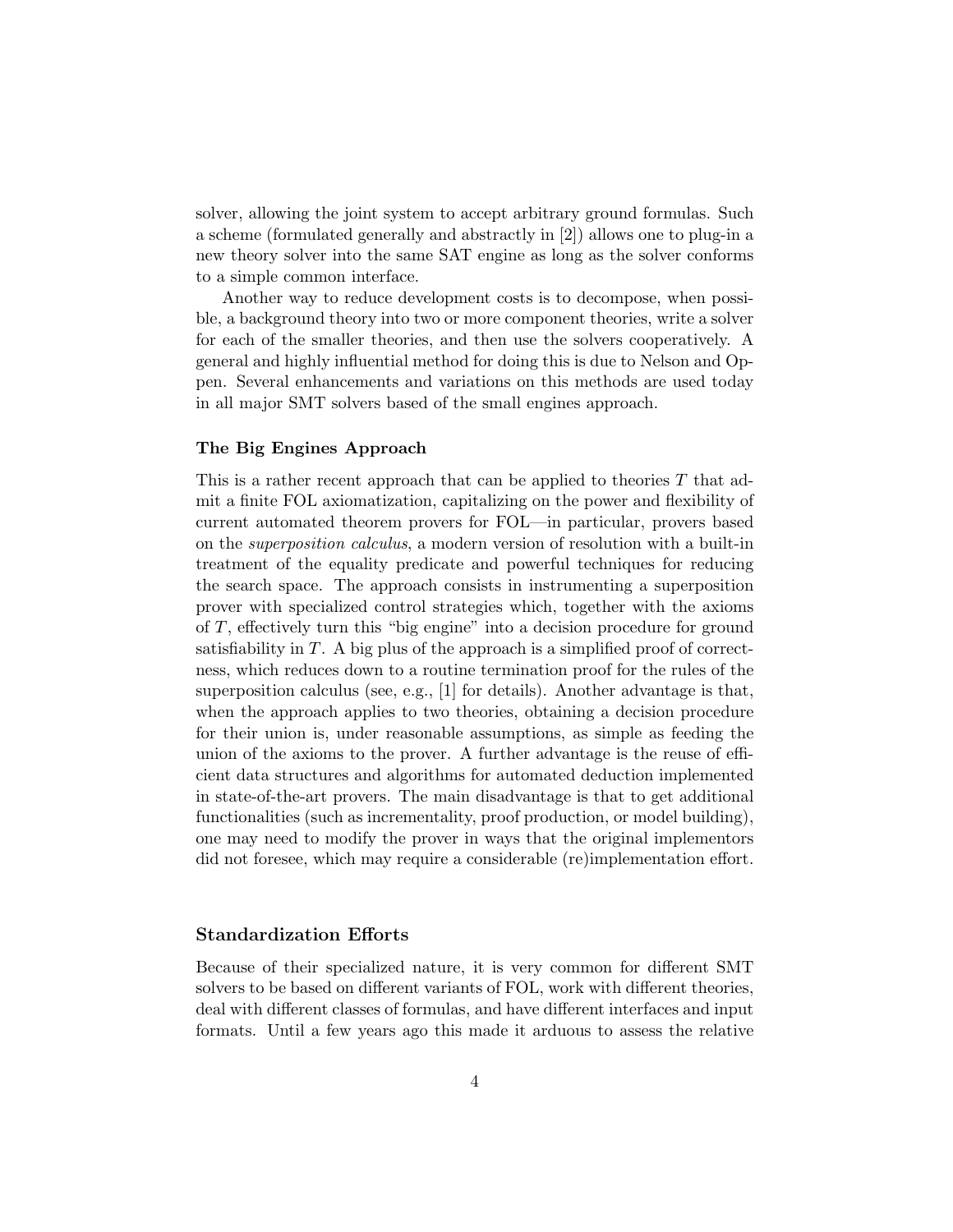merits of existing SMT solvers and techniques theoretically or in practice. In fact, it was difficult even to test and evaluate a single solver in isolation because of the dearth of available benchmarks.

To mitigate these problems the SMT community launched in 2002 the SMT-LIB initiative, a standardization effort co-led by these authors and currently backed by the vast majority of research groups in SMT. The initiative's main goals are to define standard input/output formats and interfaces for SMT solvers, and build a large on-line repository of benchmarks for several theories. The current version of the input format is now supported by several SMT solvers worldwide and is being adopted by a number of formal methods applications. The repository, which is still growing, presently includes about 40,000 benchmarks from academia and industry. (See [3] for more details on SMT-LIB and on SMT-COMP, the affiliated solver competition.)

#### Future Directions

While SMT tools are proving increasingly useful in formal methods applications, more work is needed to improve the trade-off between their efficiency and their expressiveness. For example, software verification problems often require the handling of formulas with quantifiers, something that SMT solvers do not do satisfactorily yet. Finding good heuristics for lifting current SMT techniques from ground to quantified formulas is a key challenge for the future.

Other lines of further work come from the need to enhance further the interface functionalities of SMT solvers. For instance, to validate the results of a solver or integrate it within interactive provers, it is necessary to have solvers that can produce a machine-checkable proof every time they declare a formula to be unsatisfiable. Similarly, to be useful to larger tools like static checker, model checkers and test set generators, an SMT solver must be able to produce, for formula it finds satisfiable, a concrete and finite representation of the interpretation that satisfies it. Other potentially very useful functionalities are the generation of unsatisfiable cores of unsatisfiable formulas, or of interpolants for pairs of jointly unsatisfiable formulas. More research on efficiently realizing all these functionalities is currently under way.